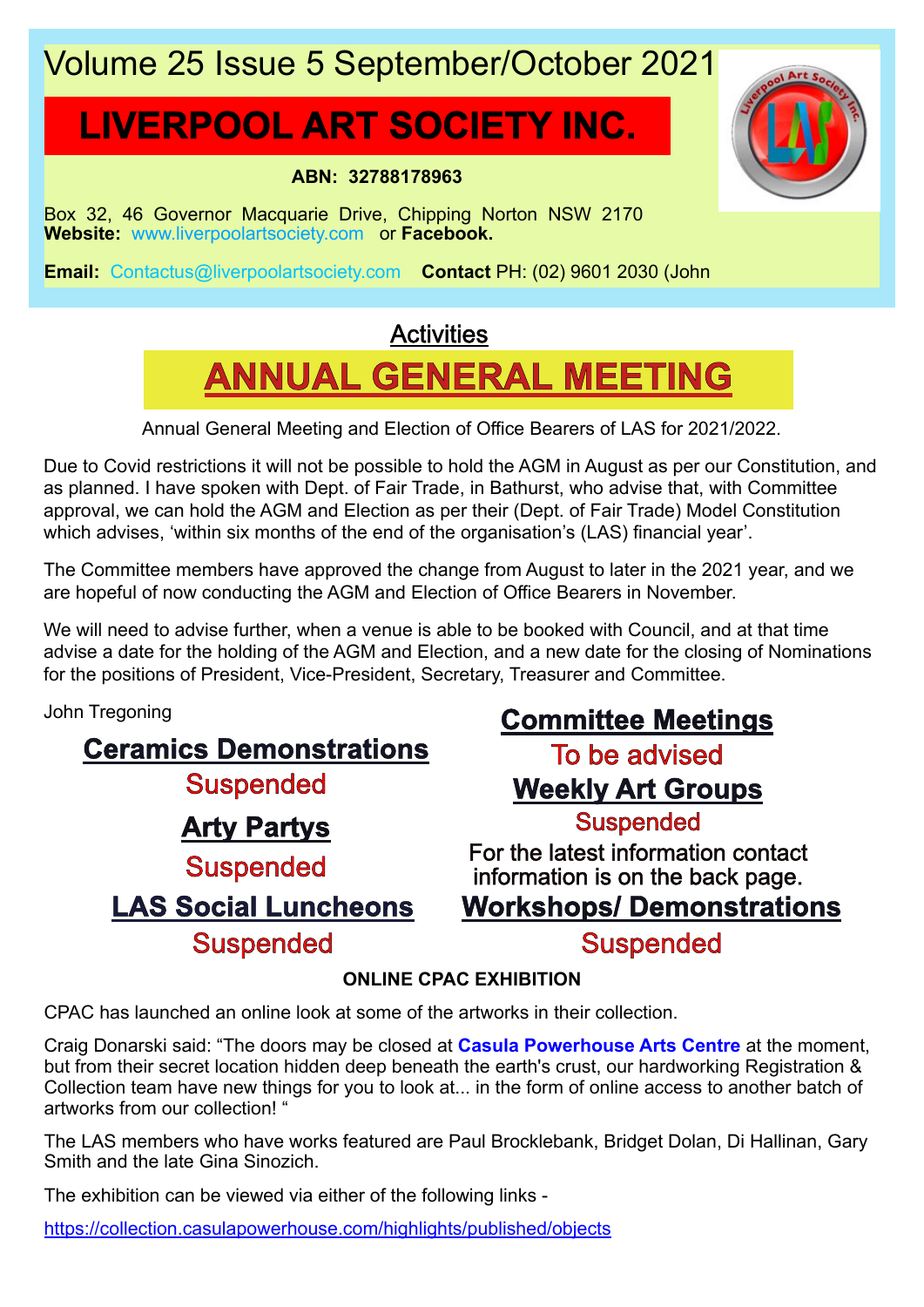## Reports/Activities

Welcome to Spring, or 'budfest' the more descriptive term used by growers of grapes. The first signs of 'new life', a new beginning. We could all do with some of that; a new beginning. For, as these words are being penned the only certainty is uncertainty!

In the interim Pamela and Di have been busy working through new dates for the holding of the 24<sup>th</sup> Annual Art Exhibition, what happens now that paper forms aren't currently possible from CPAC Reception, one of the casualties being 'help day' for those who don't have, or have difficulty competing the registration and payment necessities to enter works. Your Committee has been wrestling with the program for the remainder of 2021 and the necessity to reschedule the Societies AGM, the important Election of Office Bearers for the 2021/2022 year, how to get an Audit of the 'books' completed – all essential to meet the requirements of the Department of Fair Trade.

This edition of your Newsletter includes the most recently available details for things Exhibition, and things AGM. Although weekly LAS 'things' are less certain and largely dependent of when the facilities we use will be available, and under what rules and restrictions.

But to things art. I noted that during Bob Gurney's excellent, as usual, demonstration in June he identified three 'cool' primaries for use in backgrounds – Crimson, Cobalt and Yellow Ochre and three 'warm' primaries for the foreground – Rose Madder, French Ultramarine Blue and Cadmium Yellow. So, I emailed Winsor & Newton and Art Spectrum (no response from the later) and asked which they identify as 'cool' and 'warm' colours from their range. Not surprising the response began with 'the subject of colour bias is very complex' and I gather dependent on the version – French Ultramarine, for instance comes with a 'green shade' which changes it from a 'warm' to a 'cool' and Windsor Green will change to a 'warm' in its yellow shade version, and there are many other like examples in their range.

Trust the following assists, although I seem to recall that by adding Titanium White that helps identify into which camp the colour falls. And if the above is any guide the addition of a small amount of a 'warm' to a 'cool' would look to change it from one camp to the other and vice versa – or maybe you are still as confused as am I!

Windsor & Newton :WARM – Cadmium Yellow, Cadmium Orange, Cadmium Red, Scarlet Lake, Magenta, Cobalt Blue, Burnt Sienna, Vandyke Brown and Yellow Ochre could be either.

Windsor & Newton: COOL – Lemon yellow, Alizarin, Prussian Blue, Cerulean Blue, Terra Verte, Sap Green, Raw Umber, Paynes Gray and French Ultramarine Blue could be either.

Pictured 2 Wendy Waller and Nicolas Farla at the unveiling ceremony

John

#### **Kath Von Witt – 24th Liverpool Arts Society Exhibition Judge**

Kath von Witt is the Director of the Hawkesbury Regional Gallery, and Museum. She has worked in Regional Galleries in NSW since 2000, including at the New England Regional Art Museum and the Tamworth Regional Gallery.

Kath is passionate about making art an essential part of people's lives. She has judged a number of art prizes over the years, including the Helen Lempriere Prize, and the Windmill Scholarship, as well as many regional competitions.

Aside from art, she has more than a passing interest in food and food culture, having been a MasterChef Contestant and is currently in the process of developing an Aboriginal food and resource garden at the Hawkesbury Regional Museum.

## President's Report

On 24 June the Liverpool Mayor, Wendy Waller, unveiled a memorial plaque for our late LAS member Gil (Gilberte) Farla at Casula Powerhouse.

LAS member, Glen op den Brouw suggested that there should be a memorial for Gil in the grounds of CPAC. LAS pursued this idea with Craig Donarski, Director of CPAC, who approached Liverpool City Council and the Council generously agreed to finance a plaque, an unveiling ceremony and an afternoon tea for attendees.

In his speech Craig said,

"Gil was a driving force in LAS in her gently quiet way and an artist of great talent. She was working on her first solo show with us when she died, way too young.

Gil loved and painted nature, especially plants of all kinds, so we set the plaque into a large sandstone rock and placed it at the foot of the biggest, oldest and most beautiful tree on the site. It felt just right.

The clouds parted just as we started the ceremony and the winter sun burst through, bathing the assembled crowd in a warm golden light."

Many thanks to CPAC and Liverpool Council for all their support. – Di Hallinan





Pictured 1 Craig Donarski and Liverpool Mayor, Wendy Waller, at the unveiling ceremony.

#### **JUNE DEMONSTRATION with BOB GURNEY**

It's always a pleasure to welcome Bob back for a demonstration and once again he showed us how it's done. Using acrylics he painted a lovely scene from a photo taken on one of his many trips to Capertee and the Tumut area. The main focus was a beautiful Cypress Pine tree with bright golden yellow foliage. The escarpment beyond was painted in hues of blue and purple, with dramatic shadows on the colourful foreground. Bob spoke about colour mixing and gave us many tips on how to achieve such a bright and exciting picture. I'm sure like me everyone came away inspired. – Linda Ferlazzo

## **Reports**

## **GIL FARLA MEMORIAL PLAQUE**

Photography by Adrian Dunn of CPAC